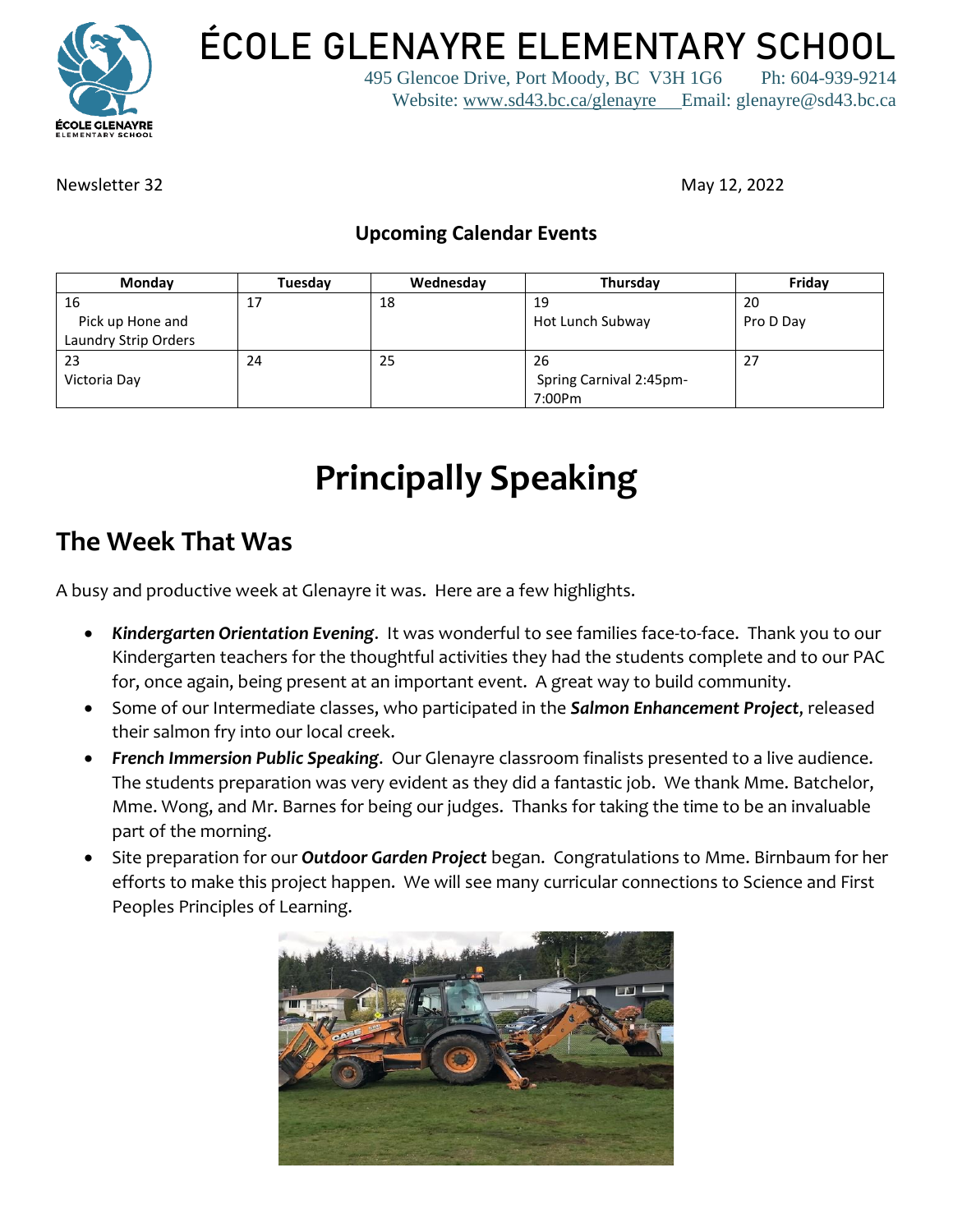• Students continue the trend of using their outdoor spaces as creative outlets which in turn mean working as a unit to make things that maybe not everyone had first agreed upon. Powerful skills being nurtured when projects like these are created and overseen by students.



# **Looking Forward**

#### **Grade 5 Leaving Ceremony – Friday, June 24th. 1-2:30. Doors open @ 12:30pm**

Attention Grade 5 Families. Our Grade 5 Leaving Ceremony Organizing Committee has finalized the attendance details associated with this event. An official overview will be sent to all Grade 5 families in early June.

#### **Attendance Protocols**

- 1. All Grade 5 students will be in attendance together for the Grade 5 Leaving Ceremony.
- 2. Grade 4 students will be part of the audience for this event.
- 3. Each Grade 5 student will be able to have (2) adults in attendance. If there are extenuating circumstances where a family feels (2) family members in attendance is not enough, please email or phone Mr. Lloyd directly.

#### **Student Profile Survey**

The *Student Profile Survey* has been open since May 3rd and closes on Monday, May 17th . The purpose of this voluntary survey is to glean information about how your child learns best as we begin to organize classes for the 2022.23 school year. As a gentle reminder, this survey is NOT a teacher request form.

Have a great weekend,

Andrew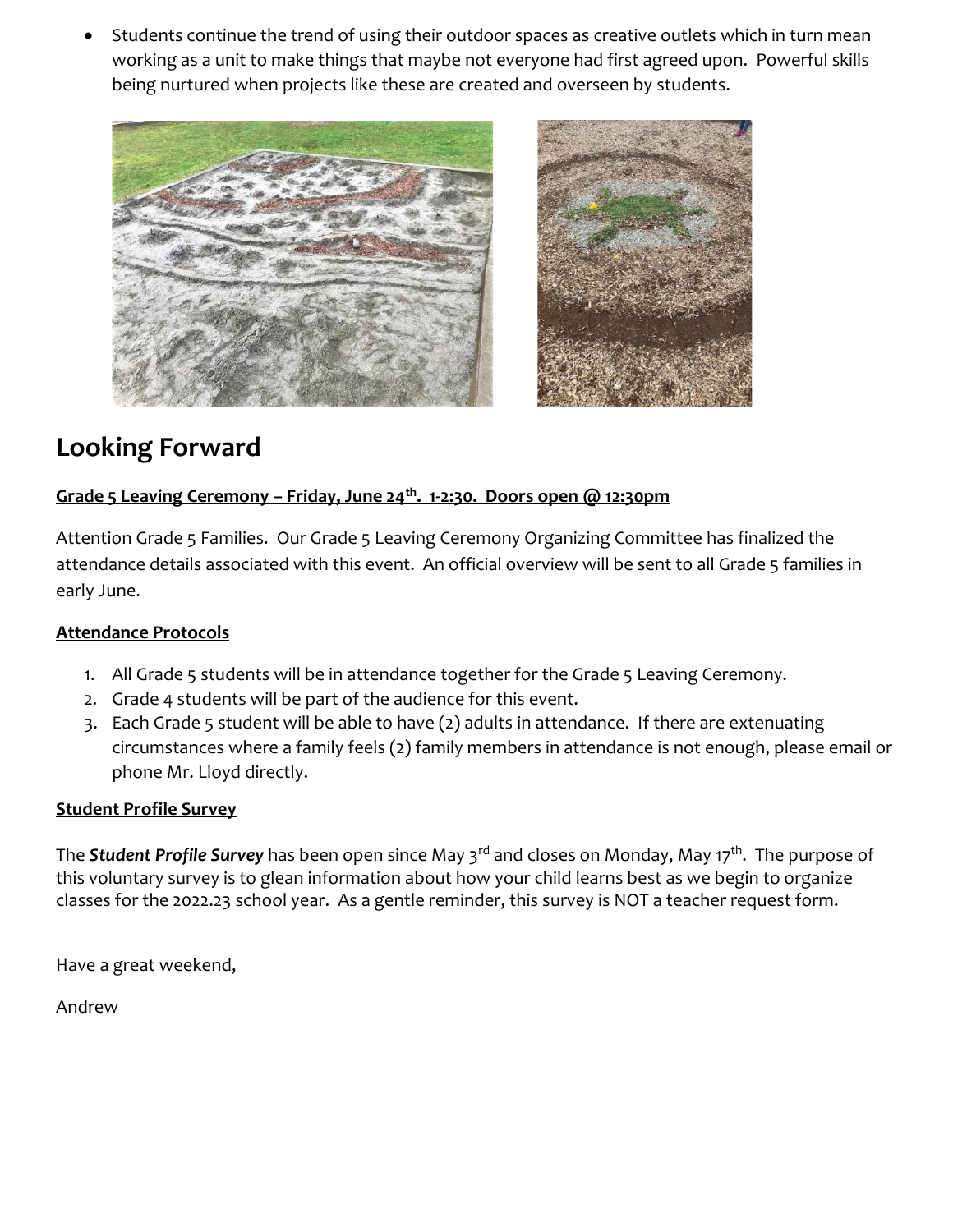

Welcome to the Counsellor's Corner, your place for resources, upcoming events/workshops and weekly mindful moments (short activities to do at home to foster mental health).

#### **Mindful Moment**

EASE at Home EASE (Everyday Anxiety Strategies for Educators) at Home is a free resource put together by Healthy Minds BC for families in helping their children through challenging, anxiety-provoking situations. It has recently been translated into several different languages other than English and French.

See the link below to get started. If you need help navigating your way through the resources, please contact [nkubiak@sd43.bc.ca](mailto:nkubiak@sd43.bc.ca) <https://healthymindsbc.gov.bc.ca/ease-at-home-k-7/>

Questions? Comments? Concerns? Observations? Do not hesitate to contact me. Natalia Kubiak, RCC [nkubiak@sd43.bc.ca](mailto:nkubiak@sd43.bc.ca)





# We need a NEW PAC PRESIDENT! We have had NO interest in this position!

Without a PAC Executive TEAM, our PAC cannot go forward which means loss of fundraising, grants and events. We need to have our executive team voted in at the AGM on June 13th in order to apply for our gaming grant.

#### **PAC President** (5-10 hours per month)

- Organizes and chairs PAC meetings, including setting dates and agenda based on input from PAC Executive, parent members and Principal. Ensures quorum is achieved.
- Reads all material sent to the PAC and distributes information to its members.
- Acts as the official spokesperson and representative for the PAC, always acting on behalf of the majority of members and not personally
- Communicates with parents & the school regarding events (via FB, Instagram, email, web)
- This position is a signing officer
- Great way to get involved in the school and make an impact in your child's school experience
- All past event instructions are in binders and saved in our Glenayre Google Drive

We are also looking for a new ONLINE MUNCHALUNCH COORDINATOR- this position is done all at home and uses our Munchalunch site.

Please reach out to the glenayrepac@gmail.com for more information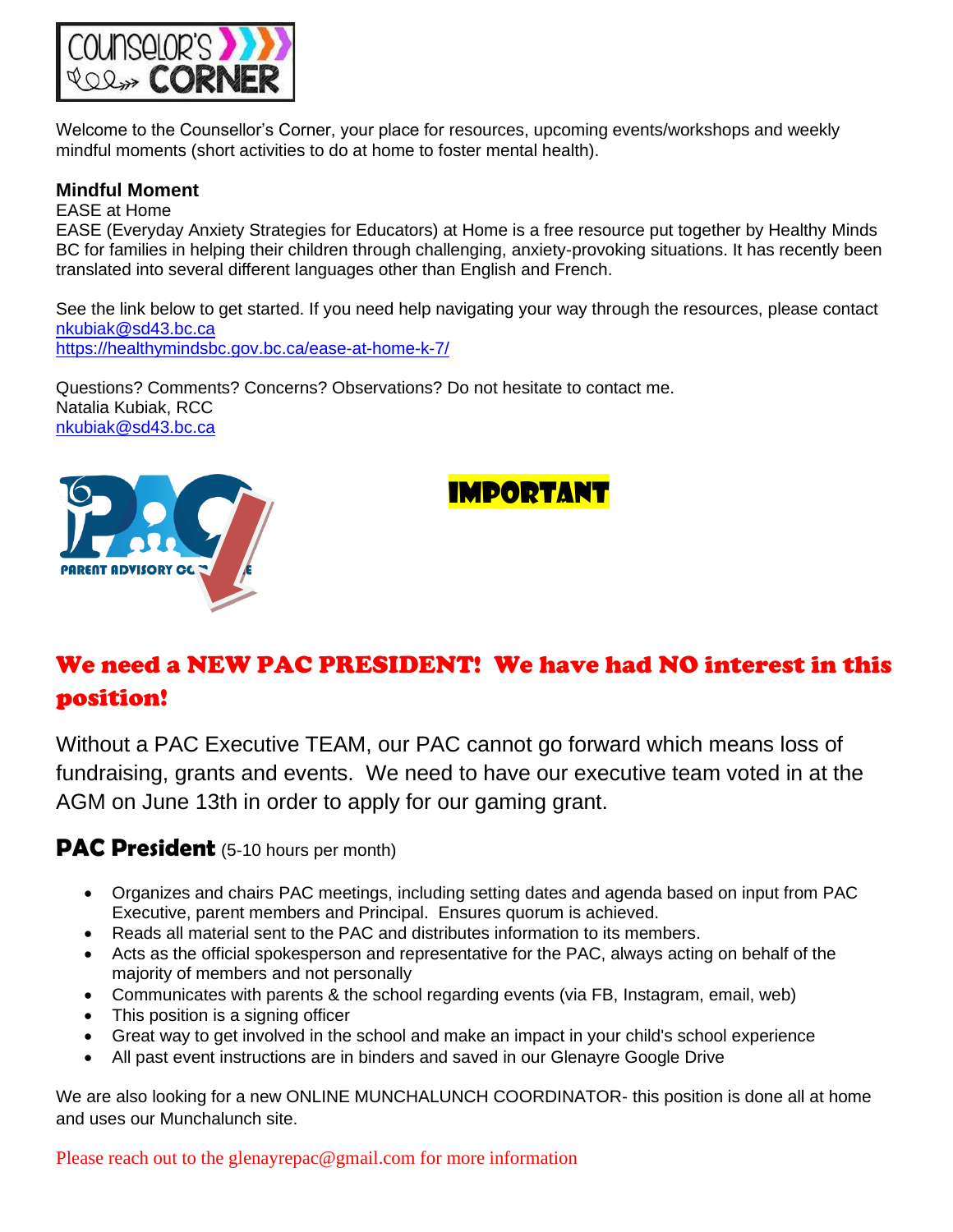### **HOT LUNCH- SUBWAY Thursday, May 19, 2022**

Ordering CLOSES TONIGHT, Friday May 13!

Go To<https://munchalunch.com/login.aspx> to put in your order for our May 19th SUBWAY LUNCH

## **HONEY & LAUNDRY STRIPS PICKUP**

A huge thank you to those that ordered our Honeybee Centre Honey & Eco Living Club Laundry Strips.

Order pick up will be at school in the undercover area on:

**Monday, May 16th 8:15-8:50am and at 2:30-3:15pm** for both Honey and Laundry Strips.

For any questions, email glenayrepac@gmail.com

## **SPRING CARNIVAL**

It's Carnival time on **Thursday, May 26th from 2:45-7pm.**



THERE ARE STILL 62 POSITIONS TO FILL! We need everyone's help to make this a successful Carnival.

We also would love to see some of the HIGH SCHOOL STUDENTS sign up as well. The positions available for high school students says "FOR STUDENTS" or "FOR STUDENT OR ADULT".

PLEASE HELP IN VOLUNTEERING!

Thank you parents in advance! We couldn't put on this amazing event without you!

To volunteer please go to:<https://www.lotsahelpinghands.com/c/630280/>

If you have never signed up on this site, then please apply as a member to join the community and create a new account. Once you have been approved, you will be sent an email stating you can now proceed to sign in.

Once signed in, choose your volunteer shift by clicking on the **Calendar tab** and then **click on May 26th to select an available shift or to see all available shifts**.

## **PAC MEETING**

FINAL AGM PAC Meeting will be on **Monday, JUNE 13, 2022 at 7:15pm** 

## **IN THE LIBRARY ! Last one of the YEAR!**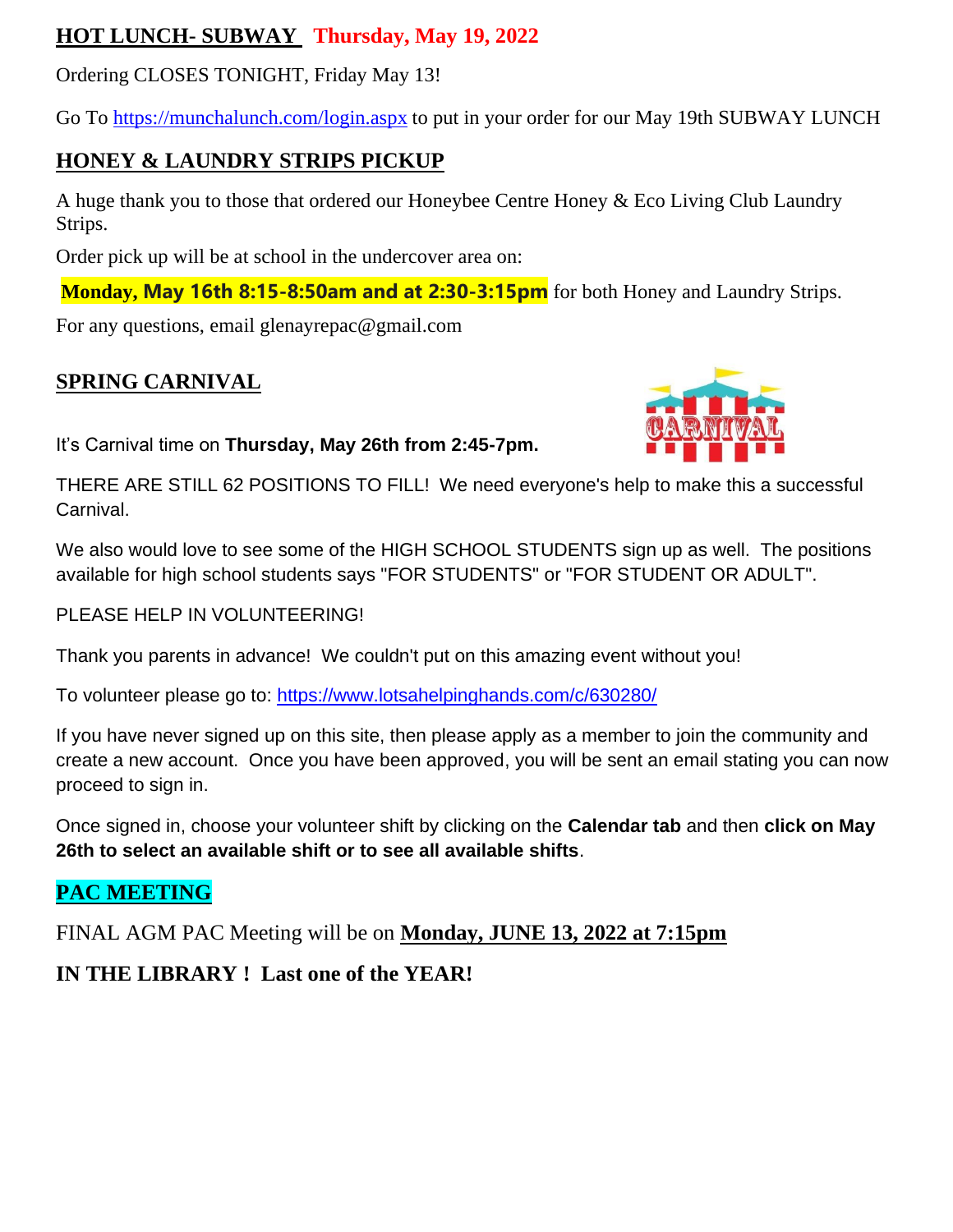## **BIKE TO SCHOOL WEEK - MAY 30 TO JUNE 3**

With improving weather (we hope), active transportation is increasing. Please be aware that Glencoe Drive is a designated bike route – at the entrance of Glencoe Drive off Glenayre Drive is this sign:



This compares to what may be found on other streets in and around our community such as:



So, on Glencoe, drivers – DO NOT PASS – it endangers the life of the adult and/or child on the bike.

See the attachment "Glencoe Drive Bike Route" which has been reviewed by Port Moody Police for more details.

#### **Preliminary activities for Bike to school week include:**

Monday May 30th after school - bike tune up.

Bring your bike and we will review the ABC's (Air, Brakes & Chain) and seat height for optimal riding.

Tracking stickers - each day you ride, roll or walk to school you get a sticker to add to a tracking board. Let's see how many stickers we can add to the board!

More activities being planned and to be announced next week.

If you want to help out please email glenayrepac@gmail.com

#### **SOCIAL MEDIA**

Best way to stay up-to-date with PAC information is to follow us on either Facebook or Instagram.

Please "LIKE" our **FACEBOOK** page at **https://www.facebook.com/glenayrepac** in order to receive all the latest event notifications.

On *INSTAGRAM* follow us at**: @glenayrepac**

**If you have any questions on how you can get involved or questions/concerns related to PAC News, please reach out to us by email at glenayrepac@gmail.com**